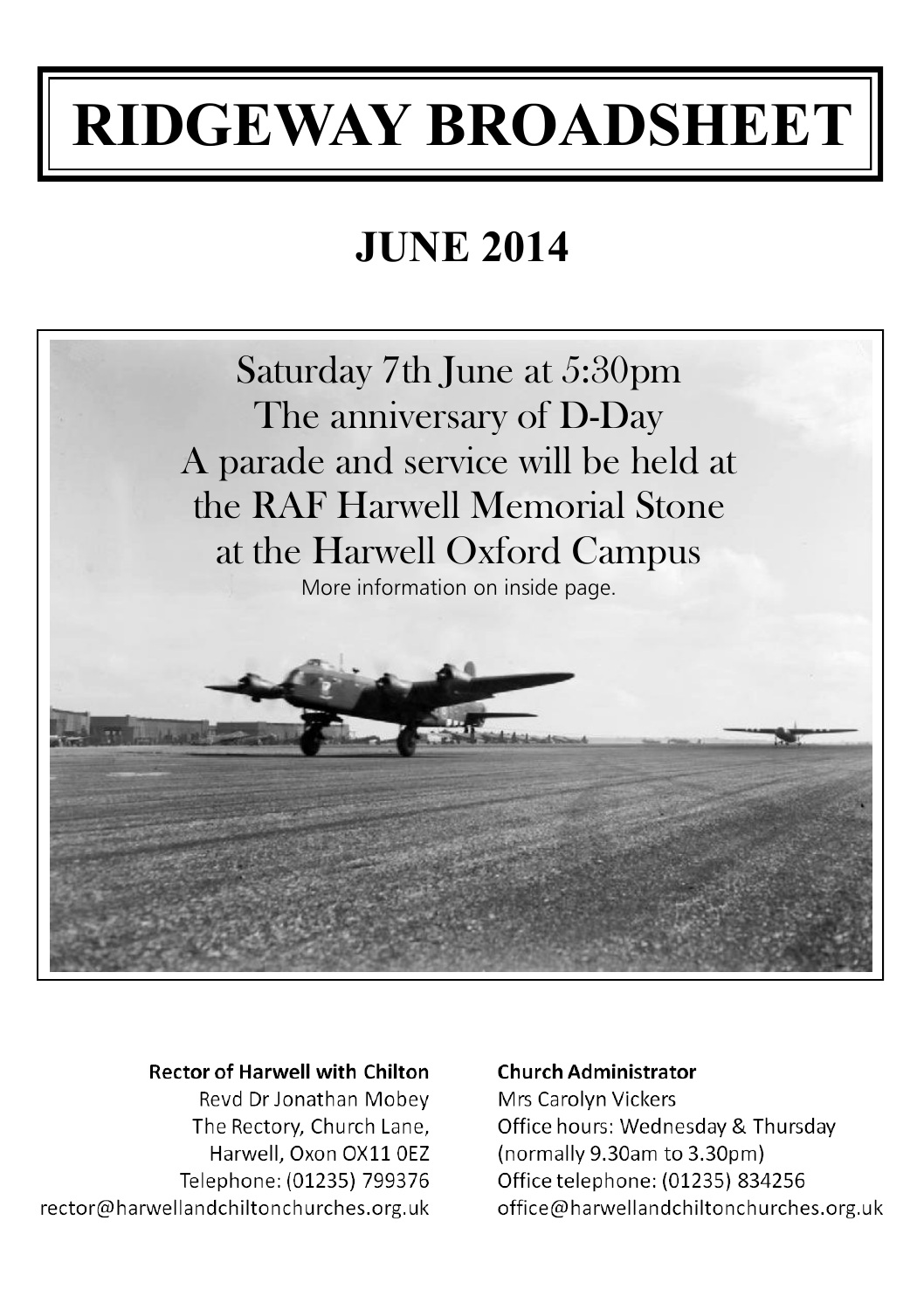#### **D - D A Y S E R V I C E**

On the Saturday nearest to the anniversary of D-Day, a parade and service is held at the RAF Harwell Memorial Stone at the Harwell Oxford Campus. The stone marks the departure point for Servicemen who were amongst the first to land on D-Day. This is organised by the Royal British Legion Harwell Branch and supported by the various local companies on the Harwell Campus.

The 2014 Service will take place on Saturday 7th June 2014 at 5.30pm. Legion Standards and Service Standards plus Cadet Forces and other youth organisations will be present and assembling at 5.00pm. Attendees should note there are no facilities at the Stone.

In recognition of the 70th anniversary year, Chilton Village is holding a festival adjacent to the venue from 1.00pm, which will include a selection of stalls and entertainment laid on prior to the Parade and Service with a military theme. The Legion County Marquee will be in attendance raising the Legion's profile and fund raising for the Poppy Appeal and also recruiting new members.

Anyone wishing to know more about the Chilton Festival can visit http:// chiltonddayvillagefair.blogspot.co.uk or contact the festival Chairman, Bob Girling via Gnilrig@aol.com.

Those wanting to know more details of the Parade or Service can contact the Harwell Branch Ceremonial Officer Peter Davies. Those wishing to organize a wreath to lay during the service can contact the Branch PAO Wendy Clarke both via branch@harwellrbl.co.uk.

#### **D - D A Y C O M M E M O R A T I O N**

Chilton residents are organising a D-Day Commemoration event for Saturday 7th June 2014 which will take place near the new Community Room on the Chilton Field development. There will also be an exhibition in All Saints' Church. Two villagers are going to put together displays (photographs and descriptions) relating to the airmen who took off from RAF Harwell in support of the D-Day landings. If there is anyone who would like to display other World War II memorabilia (photographs, objects, art, poetry) they are very welcome to exhibit these in the Church, too. There is no need to make a link to the military, in fact artefacts relating to civilian life, nonfighting roles, pacifism, etc. would be very welcome. It would be very nice to have as many different contributions as possible. The Church will be open during the afternoon, from 2.00 pm to approximately 5.00 pm. Please let Carolyn in the Church Office know if you are able to help. Thank you for your support.

#### **C O N N E C T**

Sunday 15th June. 'Connect' is a free family event every third Sunday of the month at Chilton School, 4.30-6pm. All welcome. For children there are crafts and hot food; for adults tea and cake and a chance to relax with other local families. For everyone an interactive 'thought for the day' on a Christian theme, and music. It is informal, interactive and fun.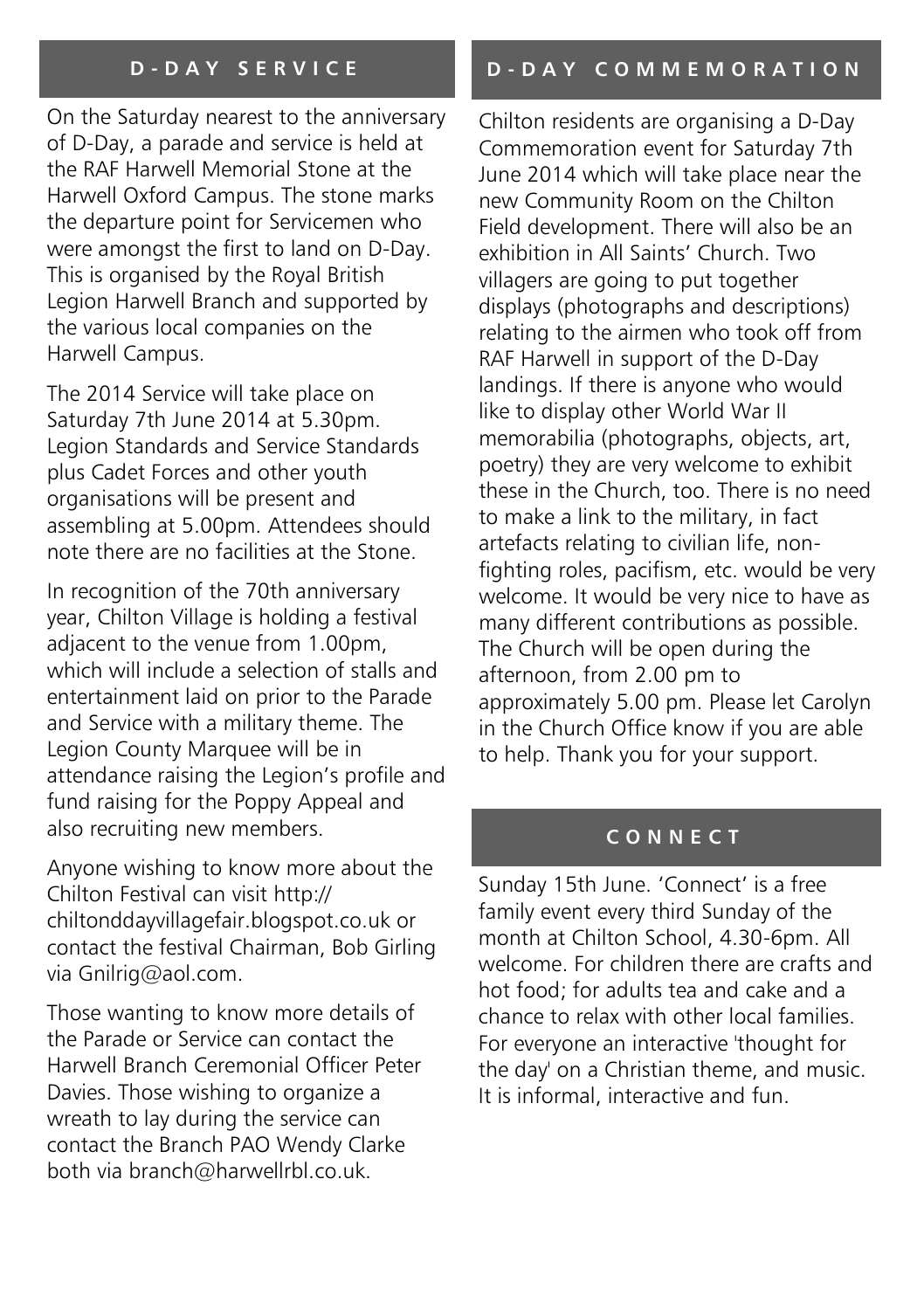The Rev Richard Bewes considers what Pentecost did for our access to Jesus

# Why Pentecost makes Christ accessible

Suddenly a sound like the blowing of a violent wind came from heaven and filled the whole  $house(Acts 2.2)$ 



Christianity is more than a fading memory scrapbook. The day of Pentecost came, to make our Lord accessible, even to the newest follower!

Imagine the late Nelson Mandela arriving at Heathrow Airport. On stepping onto the tarmac a group of admirers and friends wave to him excitedly from the airport roof. But instead of lingering with them, he only waves briefly, and is immediately whisked away. Yet any disappointment among his friends is tempered later, when they see Mandela in a major TV programme addressing himself not only to them but to an entire nation. His removal from them had been essential if he was to have been made available to many millions more.

During Jesus' earthly ministry, no more than a limited number of people could be near enough to hear him, let alone speak to him or touch him. His Ascension – followed by Pentecost - was to change everything to a global dimension. Earlier he had reassured his disciples, "I will not leave you as orphans, I will come to you….It is for your good that I am going away. Unless I go away, the Counsellor will not come to you; but if I go I will send him to you….(John 14:18; 16:7). To have the Holy Spirit is to have the very presence of Jesus in your life.

The mystery of Pentecost. The coming of Christ's Spirit – 'the Counsellor' - reminded people of a wind (unseen, yet powerful in its effects) - and of prophecies such as Ezekiel 37:9. Christians have always loved these vivid descriptions of the Holy Spirit - wind, fire, oil, water, a dove.

The sovereignty of Pentecost. 'The wind blows where it wills' said Jesus to Nicodemus (John 3:8). So was the Spirit's working in Acts 2 - suddenly there were new believers swept into the Church of Jesus Christ - from lands all around the Mediterranean basin. Don't say the Gospel can't work in certain places and people. It has! It does.

The energy of Pentecost. At the start of Acts 2, there were about 120 believers in the church. By the end of the day they had ballooned by over 2,000 percent. And today? Why, to take the statistics of Africa alone, for every little African baby being born today, there will be two Africans becoming followers of Jesus. Pentecost is a phenomenon worldwide!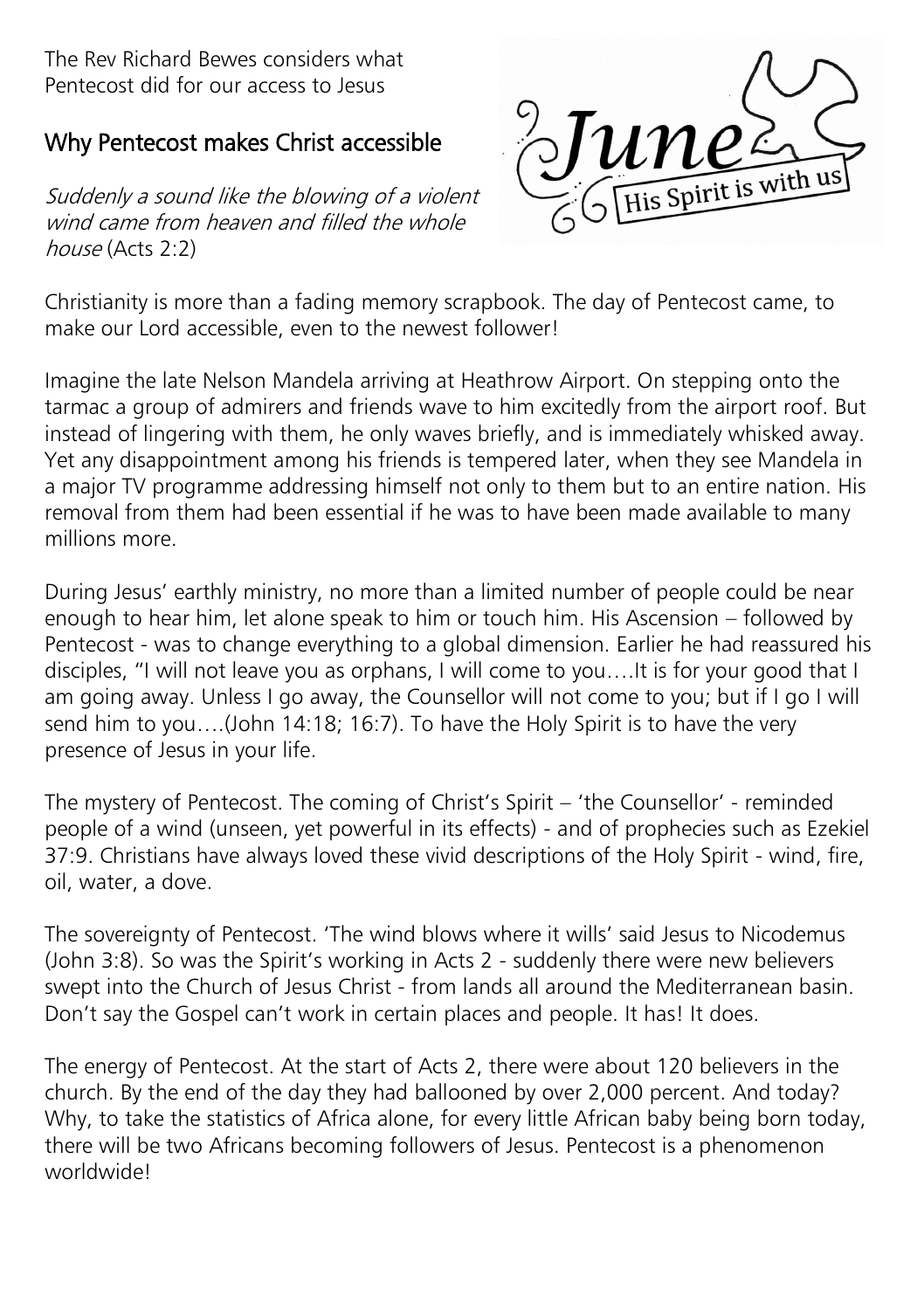# June 2014

# **W E E K L Y E V E N T S**

# **Fledgelings**

9:30-11:30am Mondays (during term time) at St Matthew's Church Hall Bell Ringing 7:30pm Mondays at All Saints' Church Tower

7:30pm Thursdays at St Matthew's Church Tower

# Choir Practice

7:30pm Wednesdays at All Saints'

# Home Groups

8:00pm Mondays at 10 Jennings Lane, Harwell 8:00pm Tuesdays at 13 Latton Close, Chilton (usually) 10:15am Wednesdays at St Matthew's meeting room (during term time) 1:45pm Wednesdays 15 Elderfield Crescent, Chilton 8:00pm Thursdays 5th, 12th and 19th June at The Croft, Milton Hill, Steventon

# Prayer Meeting

8:30am Saturdays at both St Matthew's and All Saints'

# Youth Fellowship

7:00-8:30pm Sundays (during term-time but not 1st June) at St Matthew's meeting room

# **M O N T H L Y E V E N T S**

# Missions Prayer Meeting

Monday 2nd 10:00am at 15 Elderfield Crescent, Chilton

# Night Prayer

Wednesday 4th 8:30pm at All Saints' Church, Chilton

# Chilton Wives' Group

Tuesday 10th 7:45pm at All Saints' Church - Outing to West Hendred Church

# **Connect**

Sunday 15th 4:30pm at Chilton School

# Holy Communion (BCP)\*

Tuesday 17th 10.00am Holy Communion (BCP)\* at Cherry Tree Court, Harwell

# Harwell Ladies' Group

Tuesday 17th 7:30pm at St Matthew's Church Hall - Garden Meeting at 'Dromore', Townsend, Harwell. Bring & Share Supper. Bring & Buy Stall

# Harwell Evergreens

Thursday 19th 2:30pm at St Matthew's Church - Annual Service followed by Summer Tea Party in St Matthew's Church Hall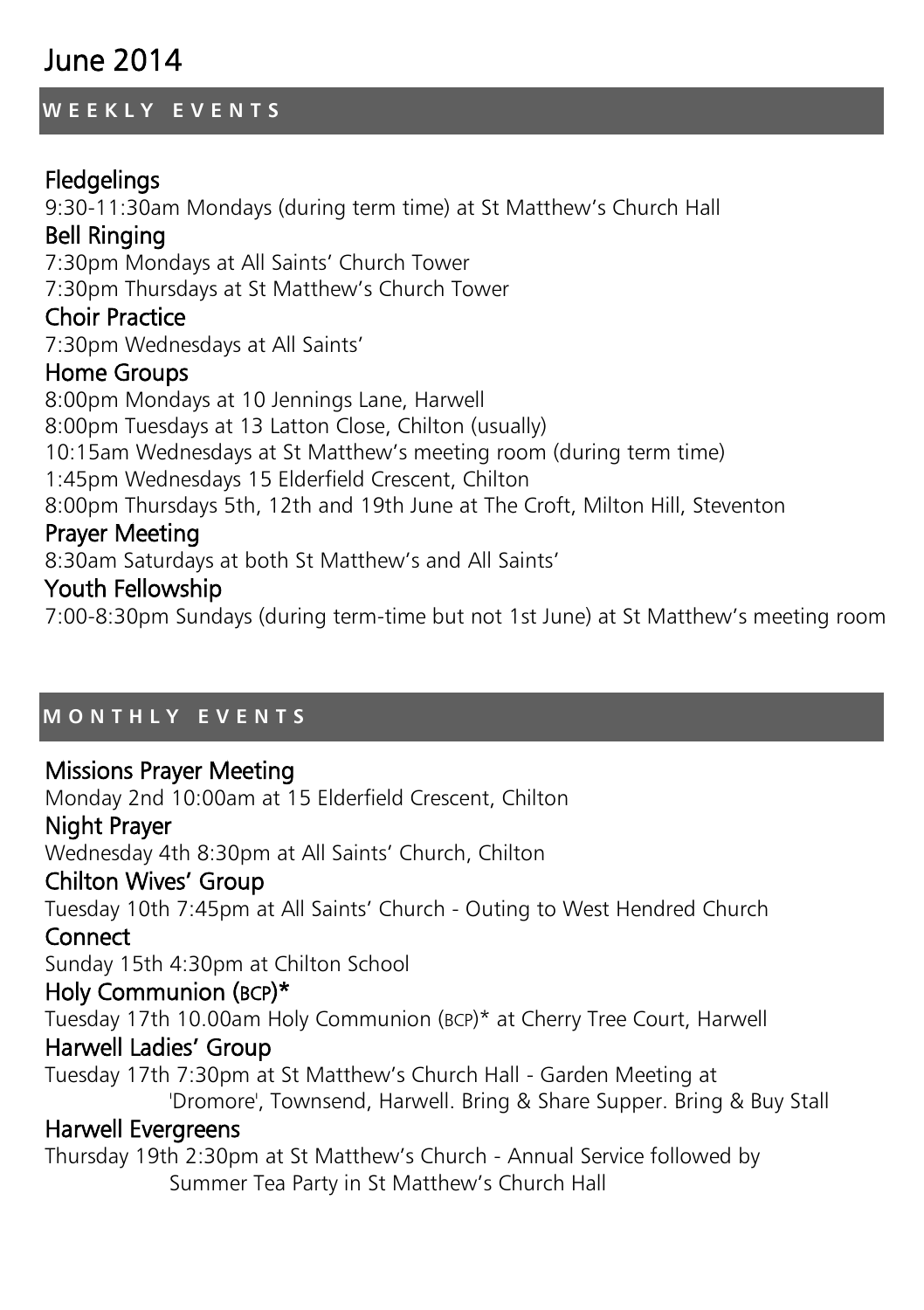#### **S E R V I C E S**

|                       | All Saints' Chilton                                    | <b>St Matthew's Harwell</b>                                                            |
|-----------------------|--------------------------------------------------------|----------------------------------------------------------------------------------------|
| 1st June              | 9:30am All Age Worship                                 | 8:00am Holy Communion (BCP)*<br>11:00am All Age Worship<br>6:15pm Evening Prayer       |
| 8th June<br>Pentecost | 8:00am Holy Communion (BCP)*<br>9:30am Morning Worship | 11:00am Morning Worship<br>4:30pm 'Hands Free' Worship                                 |
| 15th June             | 9:30am Holy Communion                                  | 8:00am Holy Communion (BCP)*<br>11:00am Holy Communion<br>6:15pm Evening Prayer (BCP)* |
| 22nd June             | 8:00am Holy Communion (BCP)*<br>9:30am Morning Worship | 11:00am Morning Worship<br>6:15pm Holy Communion                                       |
| 29th June             | 9:30am Holy Communion<br>6:15pm Evening Prayer         | 8:00am Holy Communion (BCP)*<br>11:00am Holy Communion                                 |

 $(BCP)^* = Book of Common Prayer$ 

#### **O T H E R E V E N T S**

# Combined PCC meeting

Tuesday 3rd 7:45pm at All Saints' Church

# Harwell Stone Service (70th anniversary of D-Day)

Saturday 7th 5:30pm at Harwell Stone—end of the runway Harwell Campus

# Flower Festival

Sunday 29th Open Tower & Teas at St Matthew's Church

# Holiday Club

Monday 18th to Friday 22nd August for children entering years 1-8 in September More info to follow...

For more information on any of these events please check the website: www.hcchurches.org or e-mail the church office office@harwellandchiltonchurches.org.uk

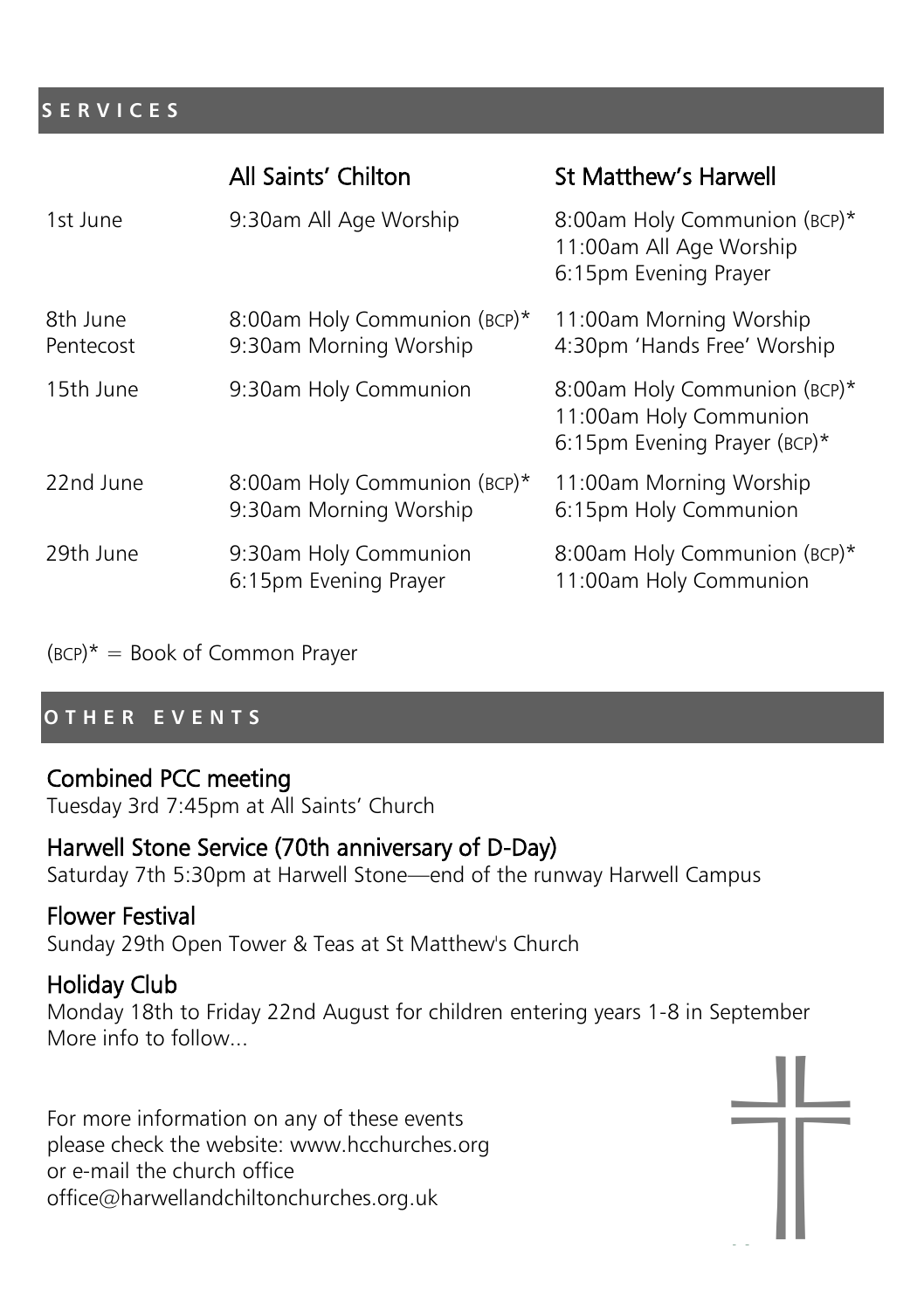#### Prayer Spaces in Schools http://www.prayerspacesinschools.com

Prayer Spaces are places of welcome, where children and young people of all faiths (and those of no faith) can find time and space and creative ways to reflect on questions of life, meaning and spirituality. So far, they have been hosted by people from across the denominational spectrum, and as such they don't promote a particular 'brand' of Christianity at the exclusion of others. Prayer Spaces started in 2008 and have multiplied into many events in primary and secondary schools.

In some areas, single Prayer Space weeks have triggered conversations between schools workers and teachers/educational professionals to multiply these Prayer Spaces in Schools across whole areas or school networks (Romford, Gloucester and Oxford, for example). And as a result of these single Prayer Space weeks, some schools are planning a week into their annual rhythm, some are considering setting up permanent Prayer Spaces, and some are considering launching or reviewing their chaplaincy/pastoral roles. The response of children and young people, and of the schools, to this simple idea has been extraordinary.

Since 2012 St Matthew's Harwell and All Saints' Chilton have run an annual Prayer Spaces week in Chilton School supported by Prayer Spaces in Schools Oxfordshire. The events have been held during the summer term within the exciting environment of a prayer tent. The tent is divided into 4 zones which each demonstrate and allow the experience of a different type of prayer – for example, 'thank you', 'praise' and 'sorry' prayers. Last year the children and staff particularly enjoyed the 'Be still' zone where they could just be quiet and reflective – something for which they have little opportunity in their busy lives. The children were incredibly positive about their experiences and several described the Prayer Space tent as 'awesome'!

We are planning another Prayer Spaces week in Chilton School from Monday 23 to Friday 27 June. If you would like to be involved in any way, please contact Rev Pam Rolls who is co-ordinating the team. Her e-mail address is pamrolls@tiscali.co.uk.

# **P A R O C H I A L C H U R C H C O U N C I L ( P C C ) M E M B E R S**

At the Annual Parochial Church Meetings (APCM), Alex Reich, Naomi Gibson, Tony Hughes and Mel Gibson were all elected to serve as Churchwardens. Elections were also held for Parochial Church Council (PCC) members and following the APCMs the members of the Church Councils for Harwell and Chilton in addition to Jonathan and Pam and the Churchwardens, are as follows:

#### Harwell PCC

Liz Roberts, Allan Macarthur, Peter Barclay-Watt, Jane Woolley, Monika Buxton, Roz Shipp. Deanery Synod: Gordon Gill, Lizi Bowerman & Mel Gibson

#### Chilton PCC

Stuart Gibson, Carol Pigott, Hazel King, Helen Brook, James Hellem, Carina Lobley, Sylvie Thompson, Liz Morris. Deanery Synod: John Pigott.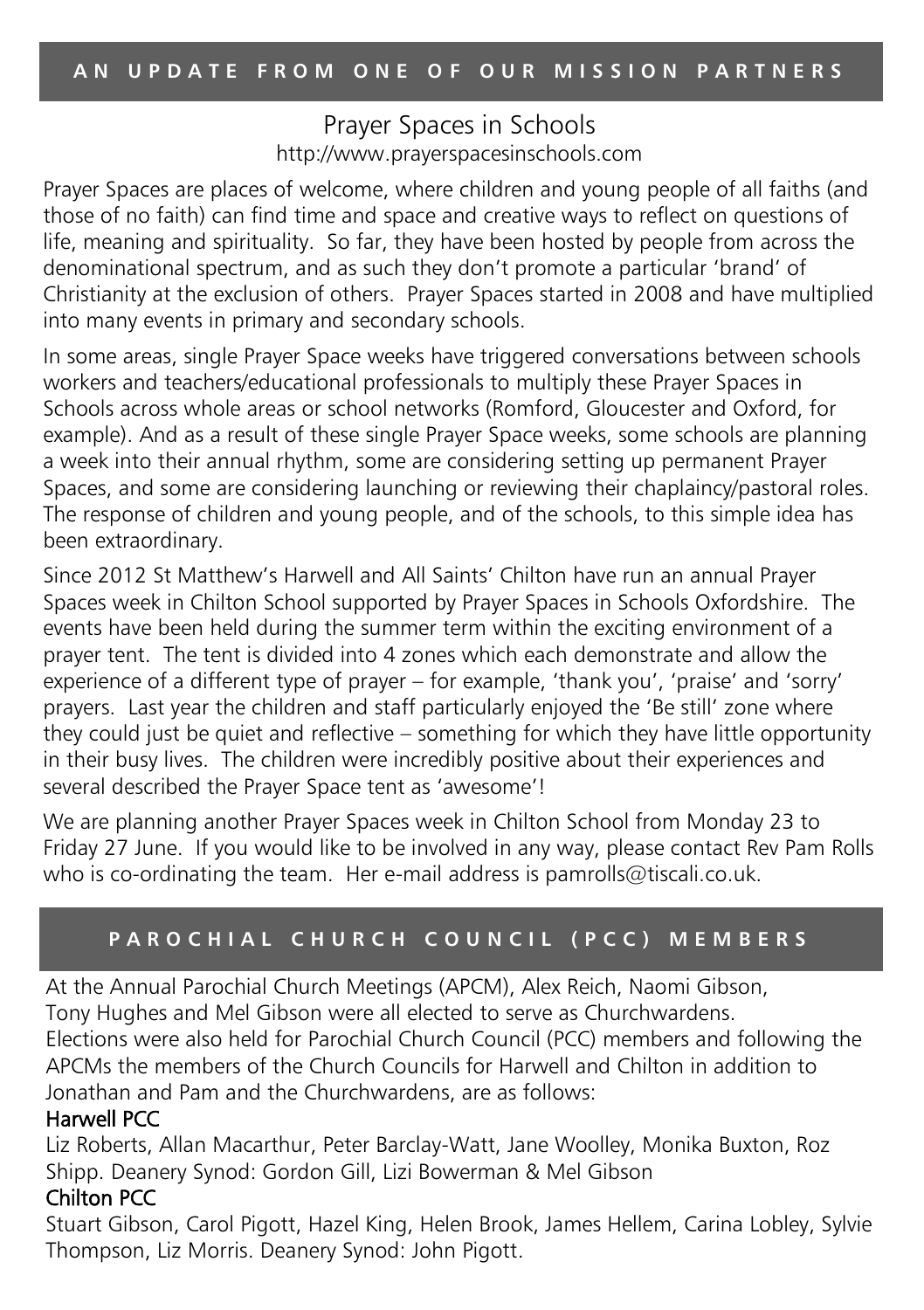# Marriages

"Those that God has joined together" Catherine Quarini & Stefano Utili

# Funerals

"He who believes in Me will live" Adrian Thomas Bartlett Webber

#### **U N I V E R S I T Y O F T H E T H I R D A G E**

DIDCOT & DISTRICT UNIVERSITY OF THE THIRD AGE meetings are held on the third Tuesday of each month at 2pm at Didcot Civic Hall. Visitors are welcome to come to a meeting as a taster before joining. The June meeting will be held on Tuesday 17 June on the topic of Old Didcot on Film with Eugene Coyle.

D&D U3A is a self-help, self-managed lifelong learning co-operative for older people no longer in full time work, providing opportunities for its members to share learning experiences in a wide range of interest groups and to pursue learning not for qualifications, but for fun. There are over 25 interest groups including family history, gardening, wine appreciation, dance, science & maths, art appreciation, philosophy, play reading, creative writing, walking, bridge, crafts, books, poetry, singing, badminton, photography and 5 languages. There's something for everyone! Tel: 07804159993. Email: didcotdistrictU3A@virginmedia.com Website: http://u3asites.org.uk/didcot

#### **H A R W E L L G A R D E N E R S C L U B**

Monday 2nd June Garden visit to Shaw Dene nr. Newbury RG16 9AG. Garden open in aid of 'Dogs for Deaf People'. Meet there at 7.00pm. Members £6, non-members £8 (includes refreshment). For more info contact David Drummond 821615.

This will involve three days of social action in the community (Thurs 24th to Sun 27th July), with teams of people doing things ranging from gardening, litter picking or painting in community spaces or in a home of someone who would otherwise struggle to do it. It will end with a family fun afternoon in Edmonds Park on Sunday 27th July, with activities suitable for all ages, a gospel choir, a "Church in the Park", and much more! There are all kinds of ways of getting involved. See www.soulindidcot.co.uk or help@soulindidcot.co.uk

#### **S O U L I N D I D C O T – P L A N T S**

From the SiD team: "Now's the perfect time to be dividing perennial plants in your garden, or maybe digging up those selfseeded plants. Why not use them to bless someone else in our community? The Soul in Didcot team would love to see those plants used to raise funds for SiD or used to add colour to gardens cleared up during the social action days which will keep on blessing the owners each year. Maybe you have some hardy geraniums, Japanese anemone, lavender, perennial cornflower, scabious, campanula, Californian poppies or other suitable hardy plants (ask a gardening friend if you need advice) to pot up from your garden. Please label them and hold on to them for now; we will let you know what to do with them towards the end of June."

#### **C H R I S T I A N A I D**

The total collected so far for the Christian Aid coffee morning and sale held on the 17th May at Chilton School, comes to £1,145.60. Thank you to everyone who contributed in any way.